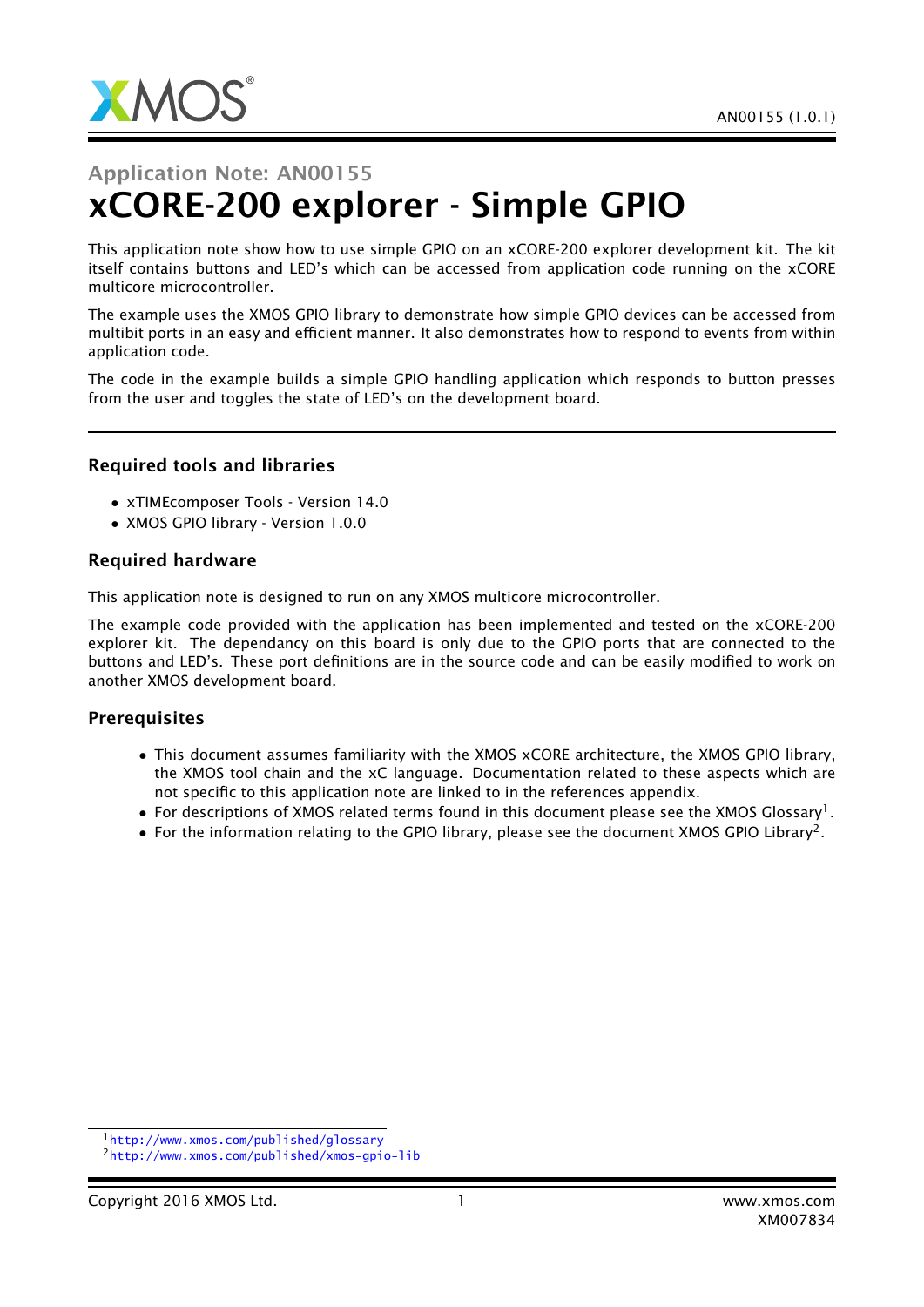

### 1 Overview

#### 1.1 Introduction

xCORE-200 explorerKIT contains everything you need to start developing applications on the powerful xCORE-200 multicore microcontroller products from XMOS. It's easy to use and provides lots of advanced features on a small, low cost platform.

The xCORE-200 explorerKIT features our XE216-512 xCORE-200 multicore microcontroller. This device has sixteen 32bit logical cores that deliver up to 2000MIPS completely deterministically. The combination of 100/1000 Mbps Ethernet, high speed USB and 53 high performance GPIO make the xCORE-200 explorerKIT an ideal platform for functions ranging from robotics and motion control to networking and digital audio.

The xCORE-200 explorerKIT also features a 3D accelerometer, a 3-axis gyroscope and six servo interfaces for rapid prototyping of motor and motion control projects.

This application note demonstrates how to use simple GPIO and event handling with the buttons and LED's on the development kit.



#### 1.2 Block diagram

Figure 1: Block diagram of XE216-512 device on xCORE-200 explorerKIT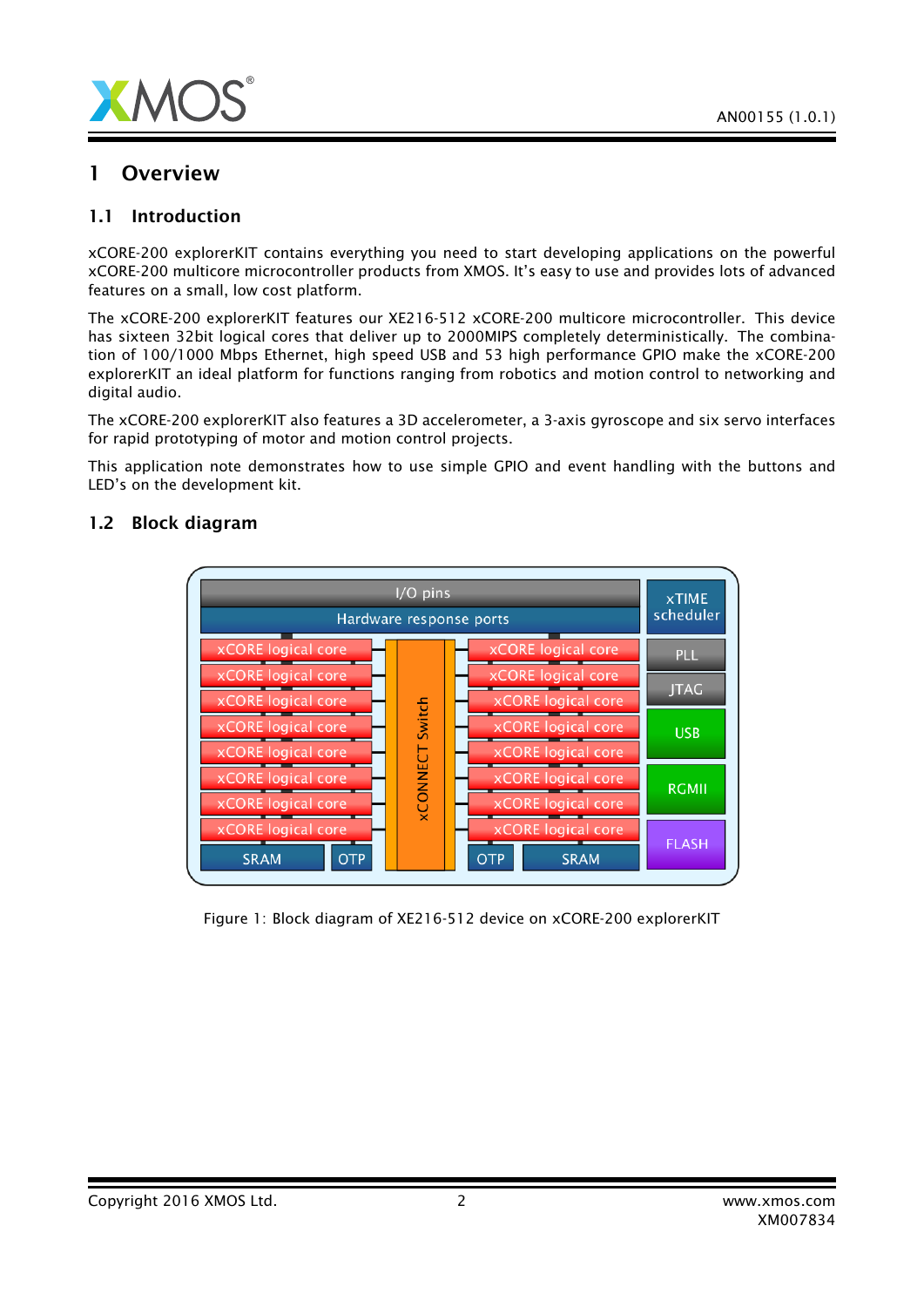

# 2 Simple GPIO application note

The example in this application note uses the XMOS GPIO library and shows a simple program that responds to user interaction on the buttons of the development board and toggles LED values based on the input.

For the Simple GPIO application example, the system comprises of two tasks running on seperate logical cores of an xCORE-200 multicore microcontroller.

The tasks perform the following operations.

- A task to handle input from a multibit port provided by the XMOS GPIO library
- A task to provide the GPIO handler routine which sets LED's on and off based on user input on the buttons

These tasks communicate via the use of interfaces which allow data to be passed between application code running on separate logical cores and tiles.

The following diagram shows the task and communication structure for this simple GPIO application example.



Figure 2: Task diagram of simple GPIO example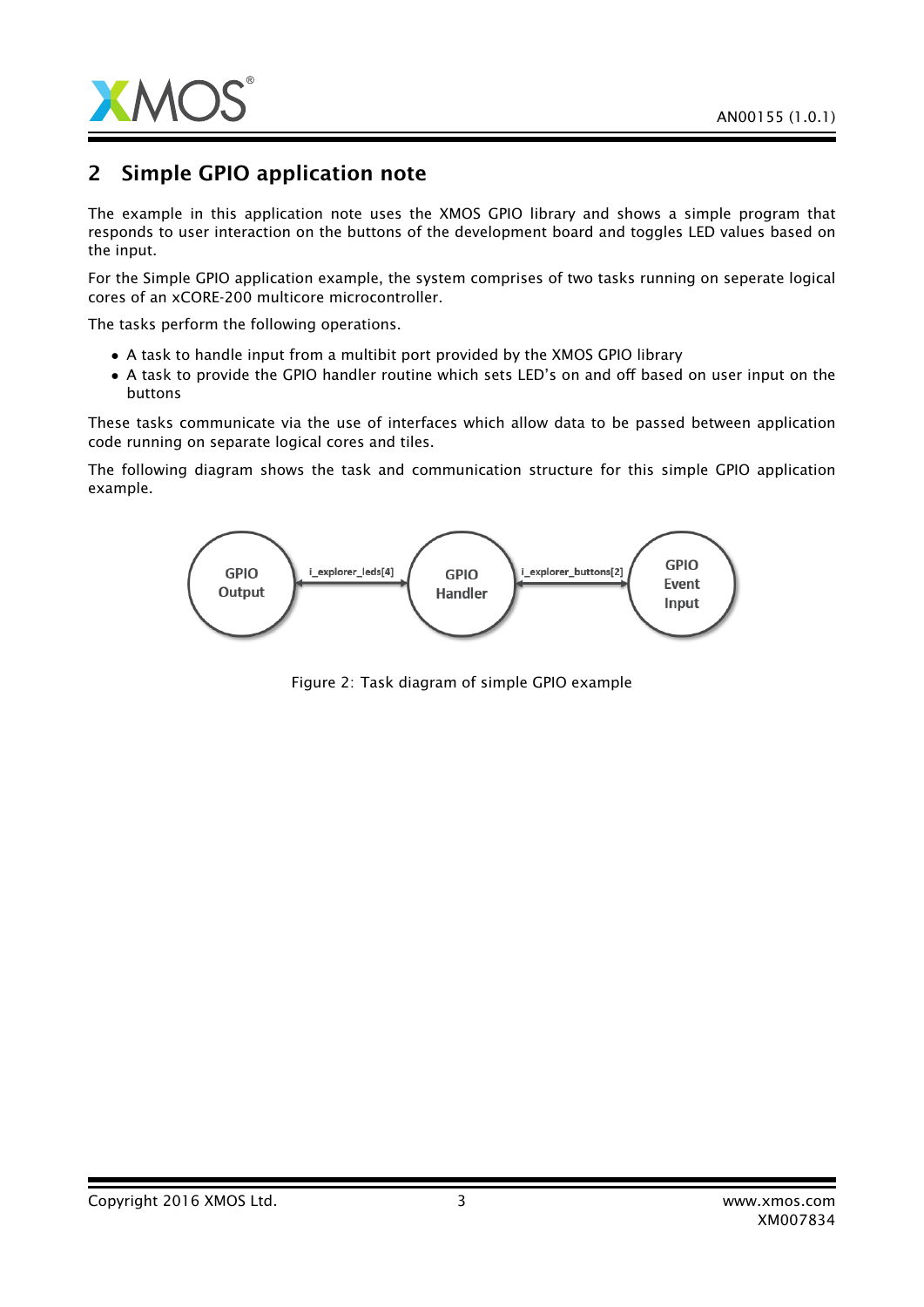

#### 2.1 Makefile additions for this example

To start using the GPIO library, you need to add lib\_gpio to your Makefile:

```
USED_MODULES = ... lib_gpio ...
```
You can then access the GPIO functions in your source code via the gpio.h header file:

#include <gpio.h>

#### 2.2 Application resource declaration

The following declarations are used to define the GPIO ports used in this application example.

```
// GPIO port declarations
on tile[0] : in port explorer_buttons = XS1_PORT_4E;
on tile[0] : out port explorer_leds = XS1_PORT_4F;
```
These configure GPIO port XS1\_PORT\_4E to be an input port which is connect to the buttons on the physical hardware and XS1\_PORT\_4F as an output port which is connected to the LED's on the development board.

#### 2.3 The application main() function

Below is the source code for the main function of this application, which is taken from the source file main.xc

```
int main() {
  input_gpio_if i_explorer_buttons[2];
 output_gpio_if i_explorer_leds[4];
 par {
    on tile[0] : input_gpio_with_events(i_explorer_buttons, 2, explorer_buttons, null);
     on tile[0] : output_gpio(i_explorer_leds, 4, explorer_leds, null);
     on tile[0] : gpio_handler(i_explorer_buttons[0], i_explorer_buttons[1],
                               i_explorer_leds[0], i_explorer_leds[1],
                               i_explorer_leds[2], i_explorer_leds[3]);
 }
   return 0;
}
```
Looking at this in a more detail you can see the following:

- A GPIO input typed interface is declared for the two development board buttons
- A GPIO output typed interface is declared for the four development board LED's
- The par functionality describes running separate tasks in parallel
- The output\_gpio task is combined with the gpio\_handler routine by the compiler
- There is a function call to configure the input GPIO interfaces input\_gpio\_with\_events()
- There is a function call to configure the output GPIO interfaces output\_gpio()
- There is a function to deal with handling the button requests from the user gpio\_handler()
- In this example all tasks run on the tile[0]

#### 2.4 Responding to user interaction with the buttons

The application code for dealing with user button presses is implemented in the file main. $xc$ , this contains the function gpio\_handler() which is used to deal with events on the GPIO ports connected to the buttons.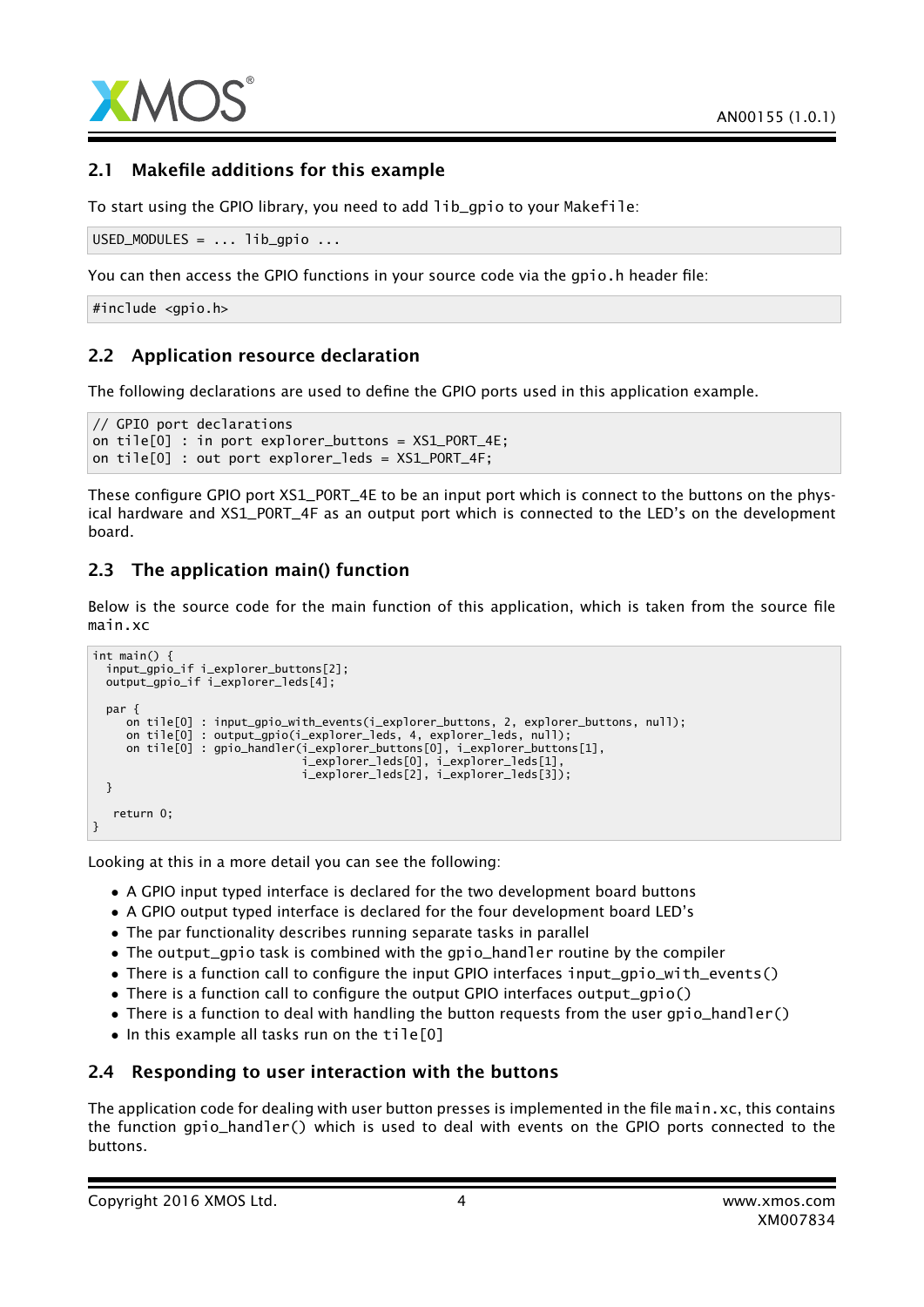

The task defined by the function gpio\_handler() takes the following arguments.

```
void gpio_handler(client input_gpio_if button_1, client input_gpio_if button_2,
                  client output_gpio_if led_green, client output_gpio_if rgb_led_blue,
                 client output_gpio_if rgb_led_green, client output_gpio_if rgb_led_red) {
```
From this you can see the following.

- The first two arguments are the input GPIO interfaces for the two buttons on the xCORE-200 explorer board
- The next four arguments are the output GPIO interfaces for the green LED and the three elements of the RGB LED

Inside this task the current state of each LED is kept in the following variables which are declared at the top of the function

```
// LED state
unsigned int green_led_state = 0;
unsigned int rgb led_state = 0;
```
The input GPIO's are connected to the buttons on the development board, the buttons themselves are active low. The following code sets the initial event state of both of the buttons to trigger when the value on the GPIO pin is 0. This is done using the function event\_when\_pins\_eq.

```
// Initial button event state, active low
button_1.event_when_pins_eq(0);
button_2.event_when_pins_eq(0);
```
The body of the GPIO handling task is enclosed within a while (1) loop and a select statement which triggers when events on the buttons occur.

while (1) { select {

There are two events handled in the select statement, the first is for button 1 on the development board. This button will be used to toggle the state of the single green LED.

```
// Triggered by events on button 1
case button_1.event():
 if (button_1.input() == 0) {
    green_led_state = ~green_led_state;
    led_green.output(green_led_state);
    // Set button event state to active high for debounce
    button_1.event_when_pins_eq(1);
 } else {
    // Debounce button
    delay_milliseconds(50);
    button_1.event_when_pins_eq(0);
 }
 break;
```
From this you can see the following.

- The event is triggered whenever the GPIO event state set with event\_when\_pins\_eq occurs
- If the value is 0 (button pressed) the state of the green led is toggled
- The new value to be driven to the green LED is output with 1ed\_green.output(green\_led\_state)
- The state of the green LED is kept in the variable green\_led\_state
- The event on button\_1 is then set to trigger when the GPIO goes high using event\_when\_pins\_eq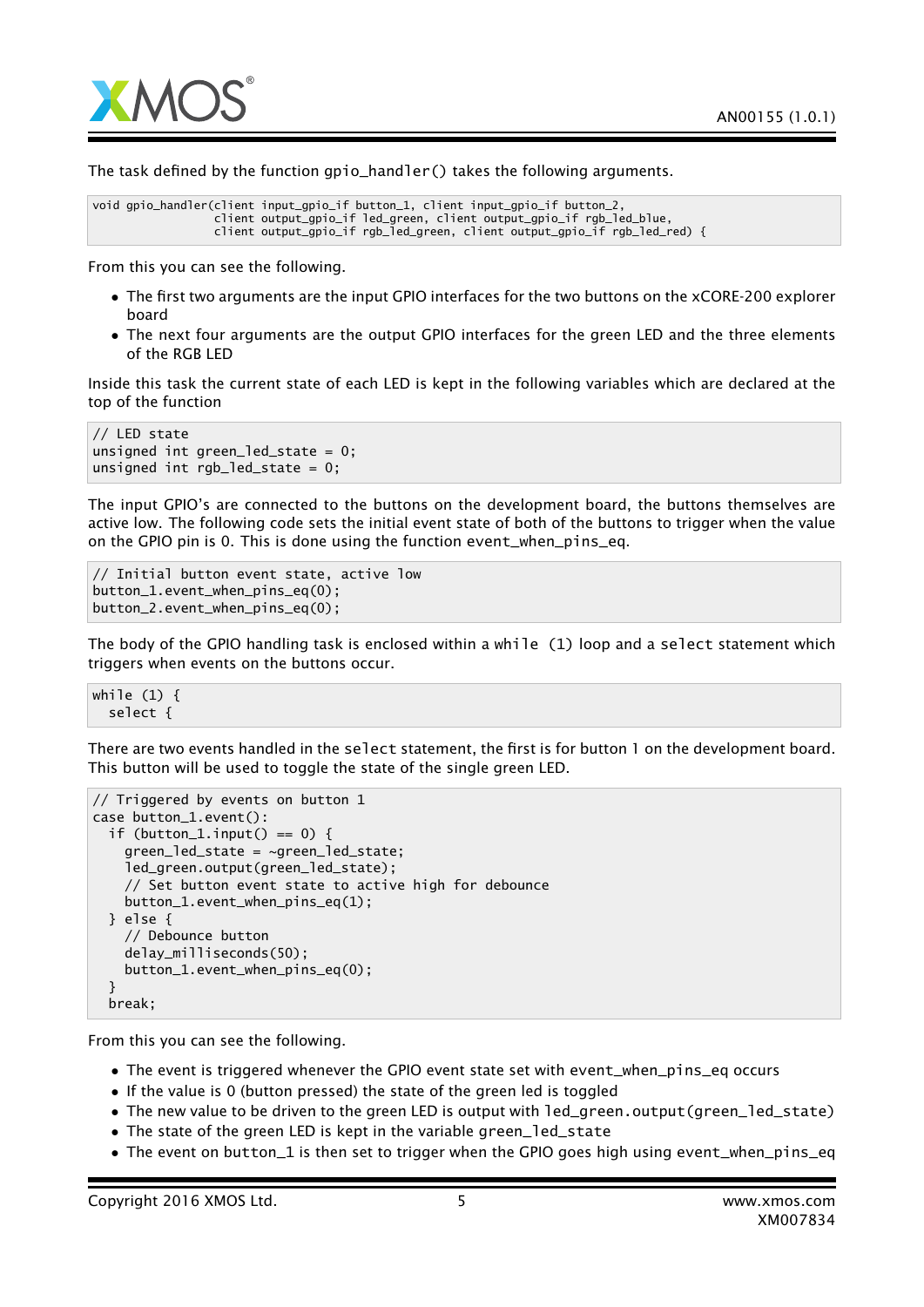

• When the event triggers with a value of 1 on the GPIO we debounce the button and go back to original state

The second event handled in the select statement deals with button 2 on the development board. This button is used to toggle the state of the RGB LED on the development board.

```
// Triggered by events on button 2
 case button_2.event():
    if (button_2.input() == 0) {
      rgb_led_red.output(0);
      rgb_led_green.output(0);
      rgb_led_blue.output(0);
      rgb_led_state++;
      rgb_led_state %= 4;
      switch (rgb_led_state) {
        case 1:
          rgb_led_red.output(1);
          break;
        case 2:
          rgb_led_green.output(1);
          break;
        case 3:
          rgb_led_blue.output(1);
          break;
      }
      // Set button event state to active high for debounce
      button_2.event_when_pins_eq(1);
    } else {
      // Debounce button
      delay_milliseconds(50);
      button_2.event_when_pins_eq(0);
    }
    break;
}
```
From this you can see the following.

- The event is triggered whenever the GPIO event state set with event\_when\_pins\_eq occurs
- If the value is 0 (button pressed) the state of the of the RGB LED is changed
- The RGB LED state goes from RED -> GREEN -> BLUE -> OFF
- There is a basic state machine which keeps track of the RGB LED state using a variable rgb led state
- The new value to be driven to the element of the RGB LED is done via the output() interface function
- The event on button\_2 is then set to trigger when the GPIO goes high using event\_when\_pins\_eq
- When the event triggers with a value of 1 on the GPIO we debounce the button and go back to original state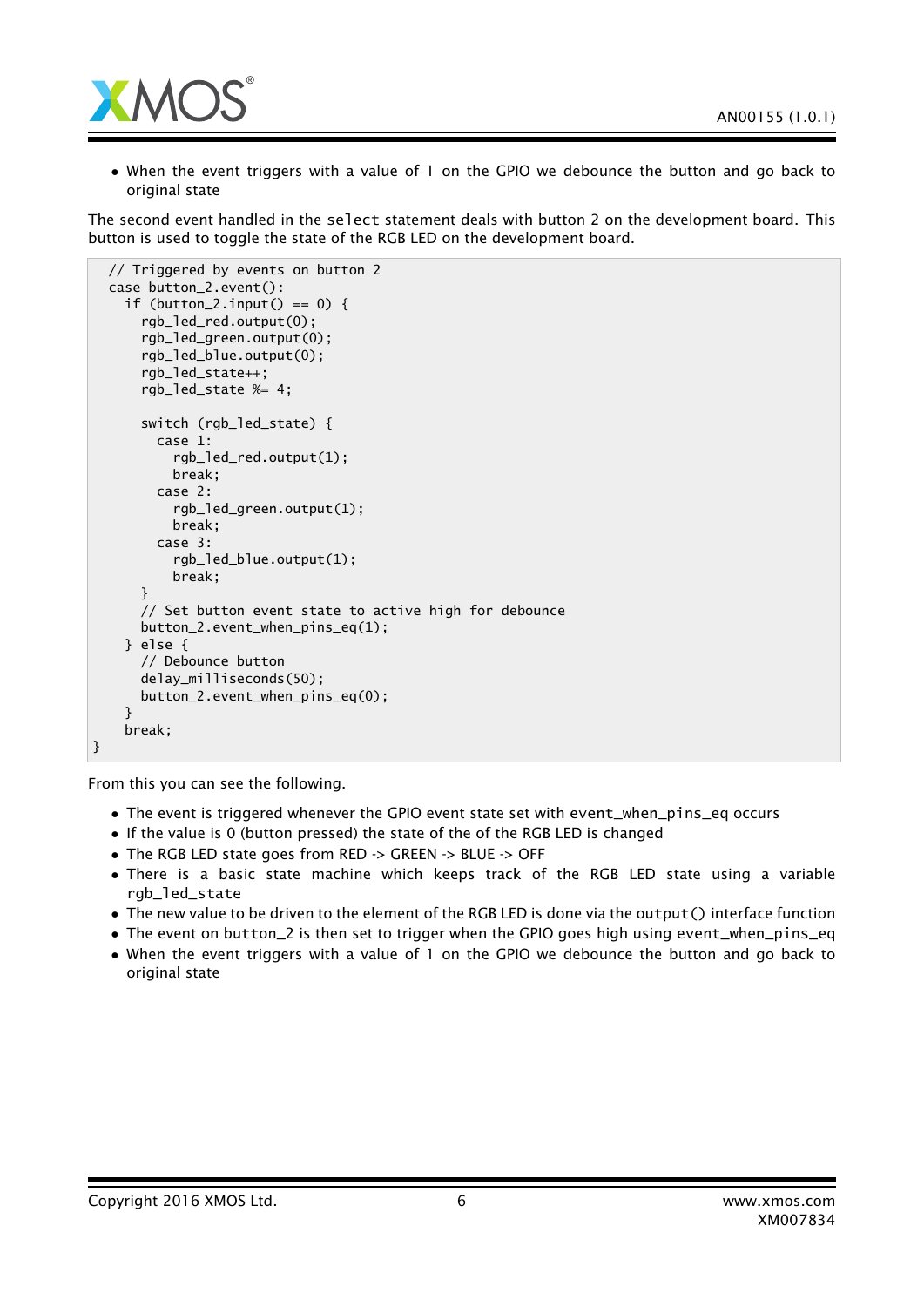

## APPENDIX A - Demo Hardware Setup

To run the demo, connect the xCORE-200 explorerKIT power to a USB socket, plug the XTAG into the board and connect the xTAG USB cable to your development machine



Figure 3: XMOS xCORE-200 explorerKIT

The hardware should be configured as displayed above for this demo:

- The XTAG debug adapter should be connected to the XSYS connector and the XTAG USB cable should be connected to the host machine
- The xCORE-200 explorerKIT should have the power cable connected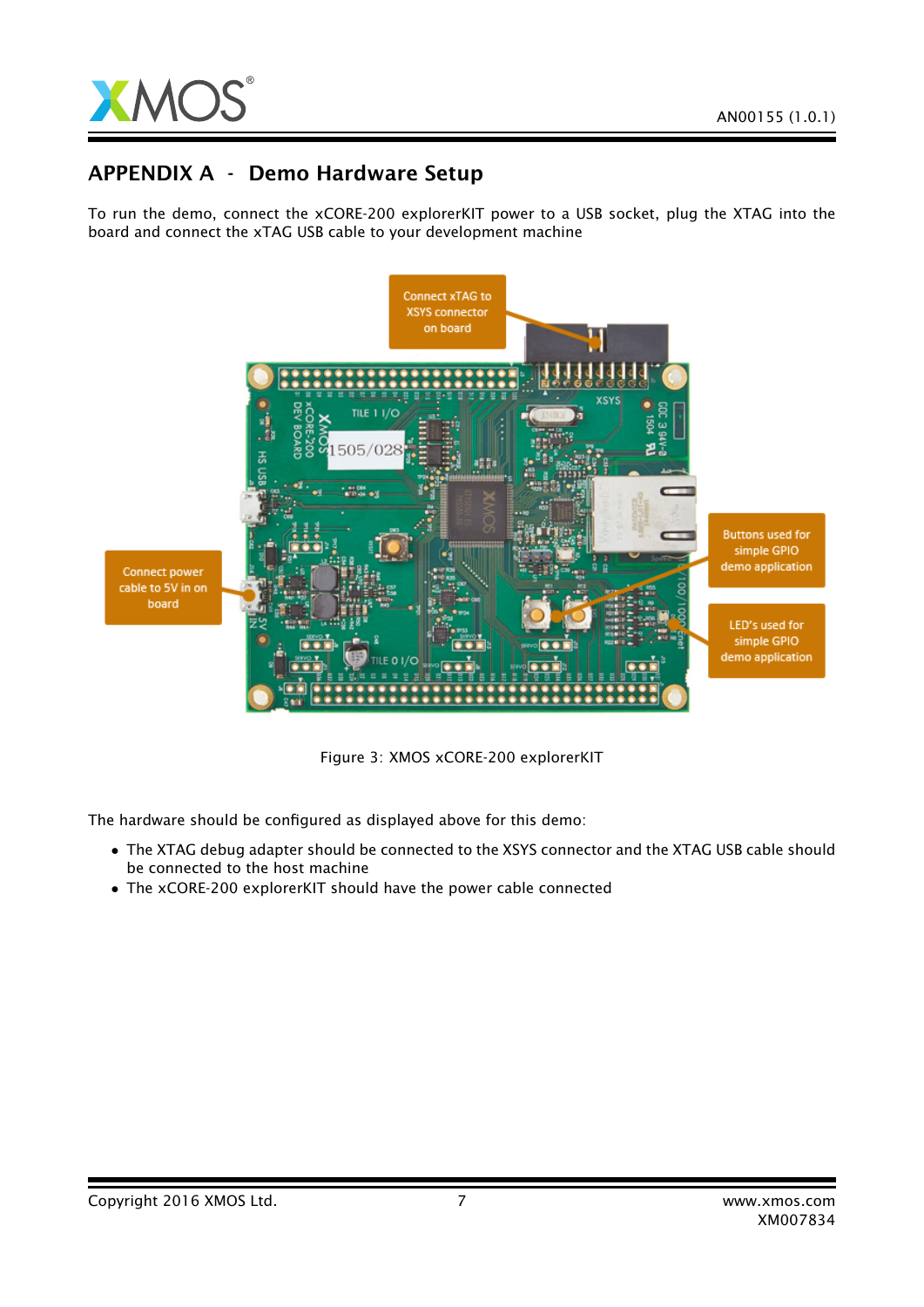

# APPENDIX B - Launching the demo application

Once the demo example has been built either from the command line using xmake or via the build mechanism of xTIMEcomposer studio we can execute the application on the xCORE-USB sliceKIT.

Once built there will be a bin directory within the project which contains the binary for the xCORE device. The xCORE binary has a XMOS standard .xe extension.

#### B.1 Launching from the command line

From the command line we use the xrun tool to download code to both the xCORE devices. If we change into the bin directory of the project we can execute the code on the xCORE microcontroller as follows:

> xrun app\_simple\_gpio\_demo.xe <-- Download and execute the xCORE code

Once this command has executed the application will be running on the xCORE-200 explorerKIT

#### B.2 Launching from xTIMEcomposer Studio

From xTIMEcomposer Studio we use the run mechanism to download code to xCORE device. Select the xCORE binary from the bin directory, right click and then run as xCORE application will execute the code on the xCORE device.

Once this command has executed the application will be running on the xCORE-200 explorerKIT

#### B.3 Running the simple GPIO demo

Once the application is started via either of the above methods the LED's on the development board can be toggled by pressing the buttons. This demonstrates a simple event handling application on the xCORE-200 explorerKIT.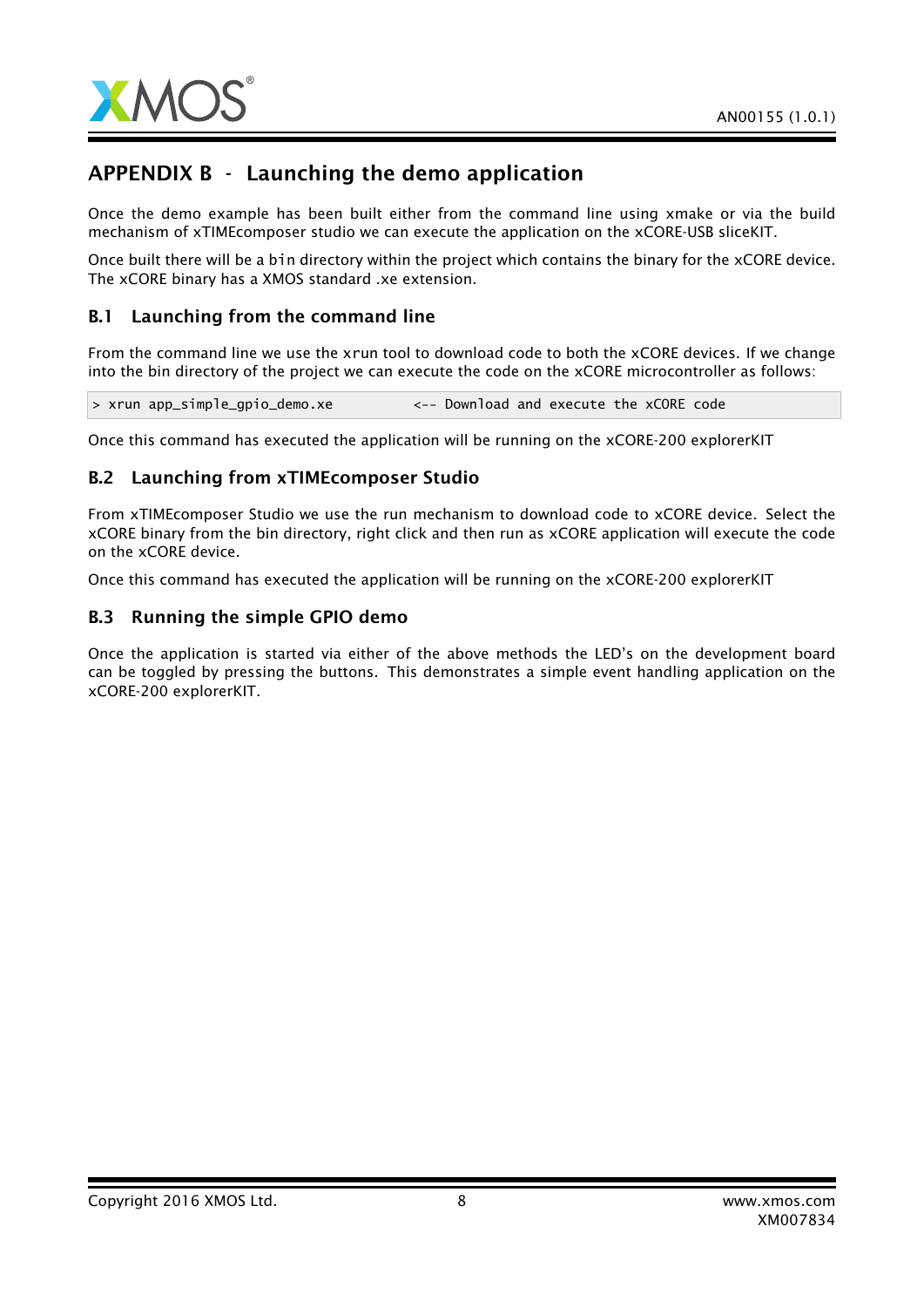

## APPENDIX C - References

XMOS Tools User Guide <http://www.xmos.com/published/xtimecomposer-user-guide> XMOS xCORE Programming Guide <http://www.xmos.com/published/xmos-programming-guide> XMOS GPIO Library <http://www.xmos.com/published/xmos-gpio-lib>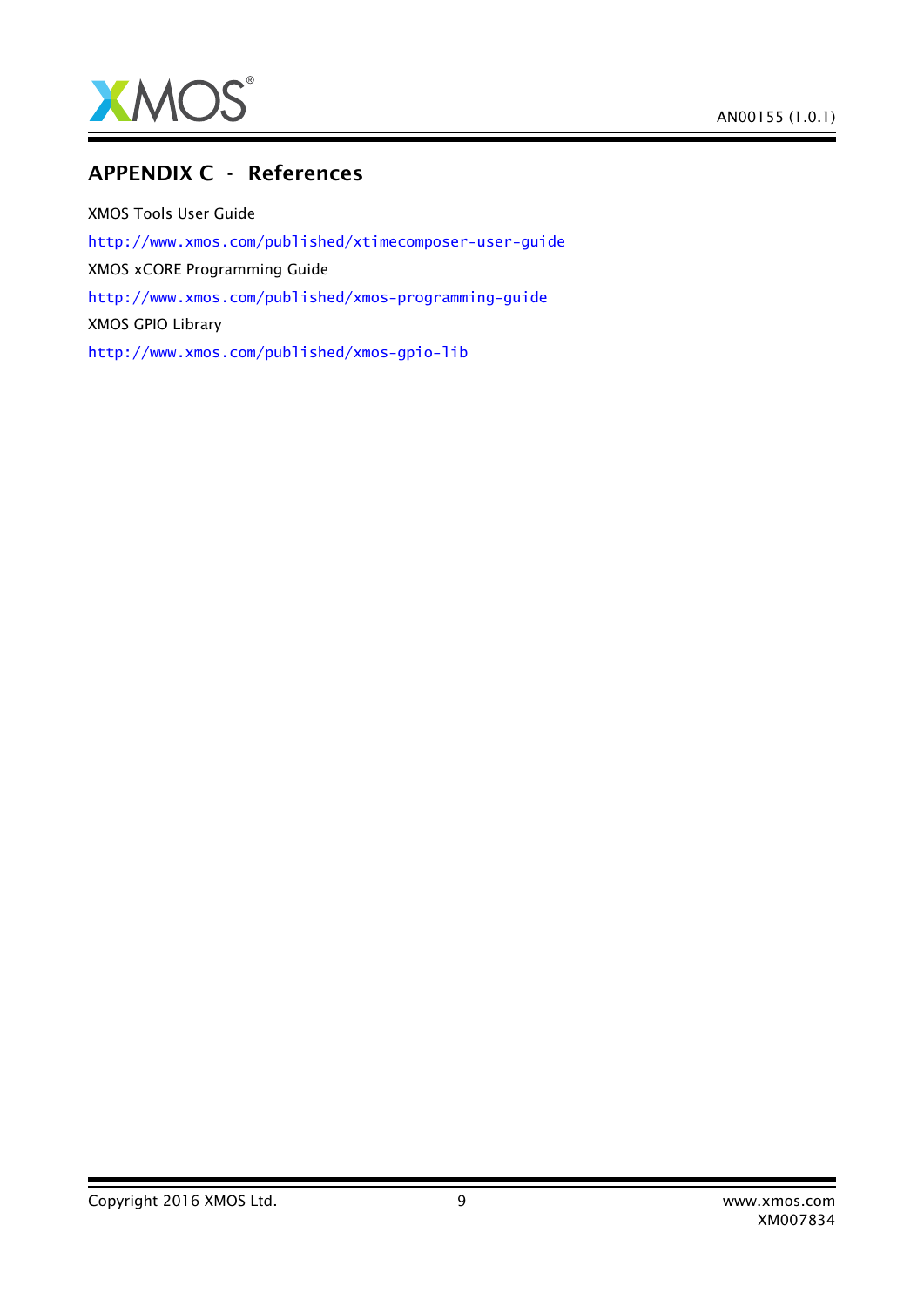

## APPENDIX D - Full source code listing

#### D.1 Source code for main.xc

```
// Copyright (c) 2016, XMOS Ltd, All rights reserved
#include <xs1.h>
#include <platform.h>
#include <gpio.h>
// GPIO port declarations
on tile[0] : in port explorer_buttons = XS1_PORT_4E;
on tile[0] : out port explorer_leds = XS1_PORT_4F;
// GPIO handler routine
void gpio_handler(client input_gpio_if button_1, client input_gpio_if button_2,
                   client output_gpio_if led_green, client output_gpio_if rgb_led_blue,
                   client output_gpio_if rgb_led_green, client output_gpio_if rgb_led_red) {
  // LED state
  unsigned int green_led_state = 0;
  unsigned int rgb_led_state = 0;
  // Initial button event state, active low
  button_1.event_when_pins_eq(0);
  button_2.event_when_pins_eq(0);
  while (1) {
    select {
      // Triggered by events on button 1
      case button_1.event():
        if (button_1.input() == 0) {
          green_led_state = ~green_led_state;
          led_green.output(green_led_state);
          // Set button event state to active high for debounce
          button_1.event_when_pins_eq(1);
        } else {
          // Debounce button
          delay_milliseconds(50);
          button_1.event_when_pins_eq(0);
        }
        break;
      // Triggered by events on button 2
      case button_2.event():
        if (button_2.input() == 0) {
          rgb_led_red.output(0);
          rgb_led_green.output(0);
          rgb_led_blue.output(0);
          rgb_led_state++;
          rgb_led_state %= 4;
          switch (rgb_led_state) {
            case 1:
              rgb_led_red.output(1);
              break;
            case 2:
              rgb_led_green.output(1);
              break:case 3:
              rgb_led_blue.output(1);
              break;
          }
          // Set button event state to active high for debounce
          button_2.event_when_pins_eq(1);
        } else {
          // Debounce button
          delay_milliseconds(50);
          button_2.event_when_pins_eq(0);
        }
        break;
    }
    // end of event select
```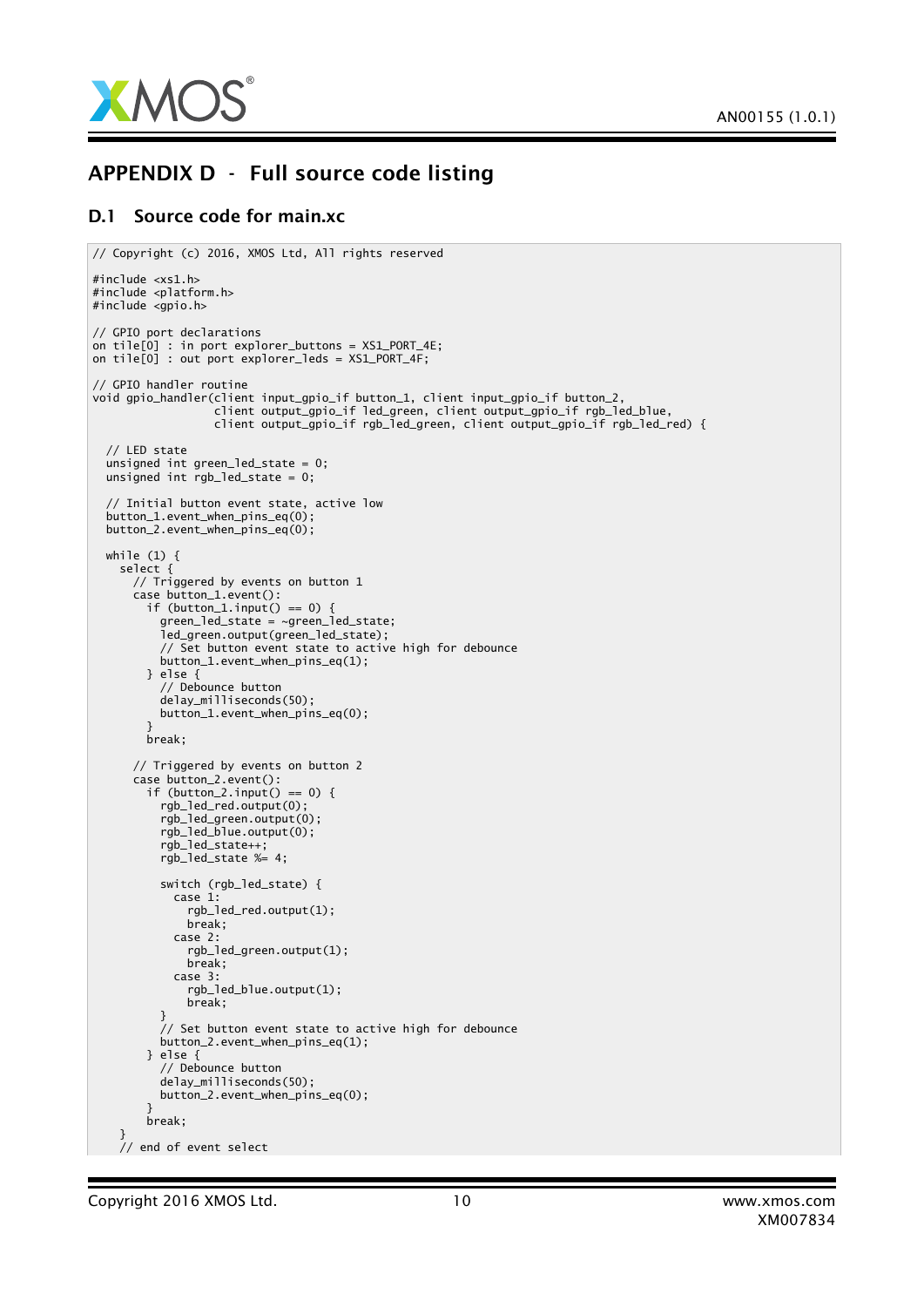

```
}
}
// The main() function runs a single task which takes the gpio interfaces as parameters
int main() {
  input_gpio_if i_explorer_buttons[2];
  output_gpio_if i_explorer_leds[4];
 par {
     on tile[0] : input_gpio_with_events(i_explorer_buttons, 2, explorer_buttons, null);
     on tile[0] : output_gpio(i_explorer_leds, 4, explorer_leds, null);
     on tile[0] : gpio_handler(i_explorer_buttons[0], i_explorer_buttons[1],
                                i_explorer_leds[0], i_explorer_leds[1],
                                i_explorer_leds[2], i_explorer_leds[3]);
 }
  return 0;
}
```